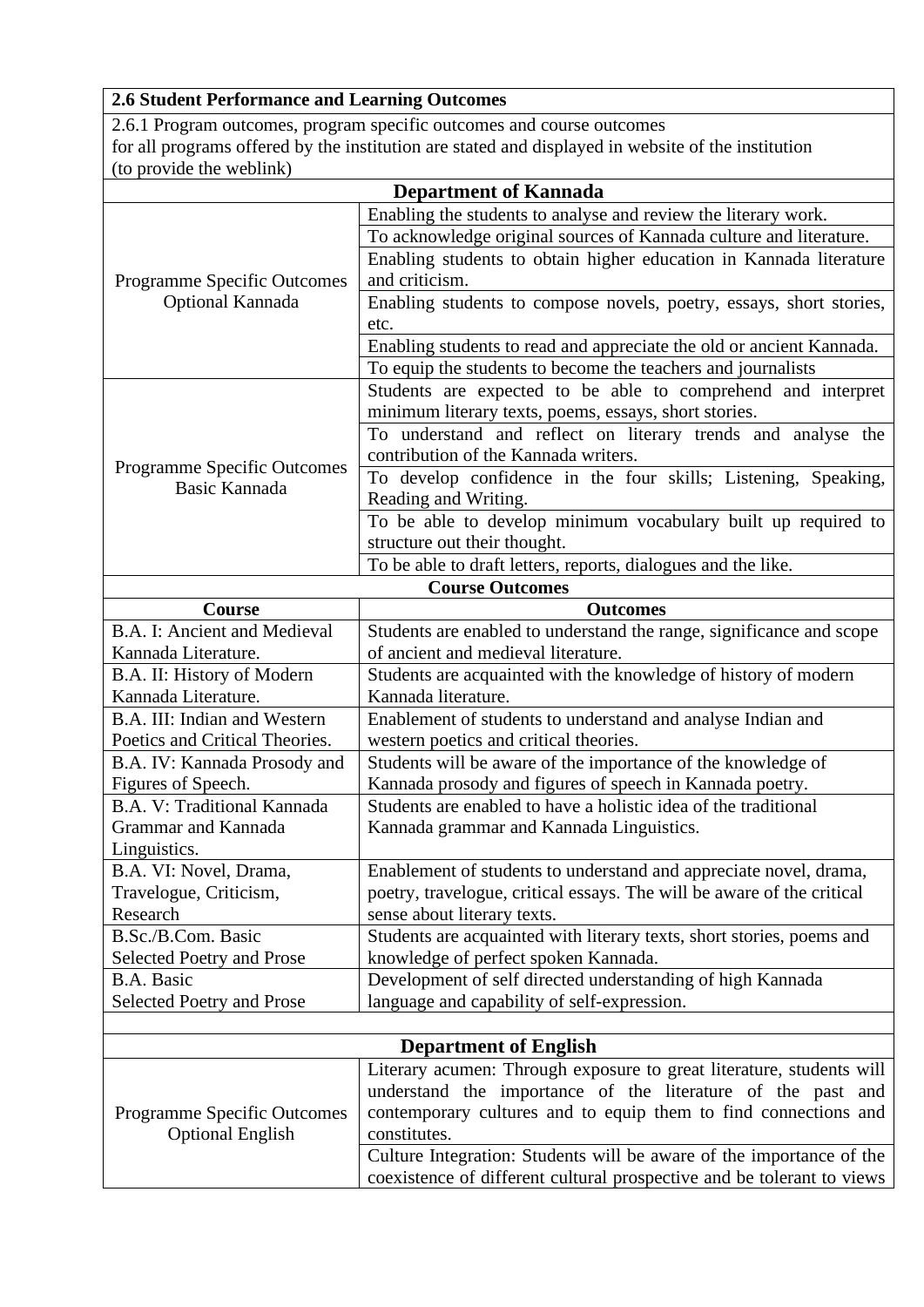|                                                                                                                                                 | different from their own. The course seeks to enable students to use<br>their study of literature to initiate cultural, ethical and global<br>awareness.                                                                                                                                                                                                                                                                                                                                                                                                                                                                                  |
|-------------------------------------------------------------------------------------------------------------------------------------------------|-------------------------------------------------------------------------------------------------------------------------------------------------------------------------------------------------------------------------------------------------------------------------------------------------------------------------------------------------------------------------------------------------------------------------------------------------------------------------------------------------------------------------------------------------------------------------------------------------------------------------------------------|
|                                                                                                                                                 | Academic Writing: The students will be able to develop an argument<br>in writing, state facts clearly arrive at a clear conclusion using<br>appropriate vocabulary and synthetic structures. The students will<br>learn to read, analyze and interpret works of literature, to acquire<br>them with the forms, structures and the aesthetics of style and<br>technique of literary works. They are enabled to have skills of<br>interpretation analysis, appreciation of literature as well as writing<br>and presentation skills. That would eventually help in careers like<br>journalism and media, publishing, research and teaching. |
| Programme Specific Outcomes<br><b>Basic English</b>                                                                                             | To be able to comprehend and interpret minimum literary texts<br>(poems, essays, short stories)                                                                                                                                                                                                                                                                                                                                                                                                                                                                                                                                           |
|                                                                                                                                                 | To understand and reflect on literary tends and analyze the<br>contribution of the British writers and the Indian writers in English.                                                                                                                                                                                                                                                                                                                                                                                                                                                                                                     |
|                                                                                                                                                 | The learner should develop confidence in the four skills (listening,<br>speaking, reading and writing)<br>To be able to do short tasks like drafting letters/ dialogues/ reports                                                                                                                                                                                                                                                                                                                                                                                                                                                          |
|                                                                                                                                                 | and the like.<br>Minimum vocabulary build up, required to structure out their<br>thoughts.                                                                                                                                                                                                                                                                                                                                                                                                                                                                                                                                                |
|                                                                                                                                                 | <b>Course Outcomes</b>                                                                                                                                                                                                                                                                                                                                                                                                                                                                                                                                                                                                                    |
| Course                                                                                                                                          | <b>Outcomes</b>                                                                                                                                                                                                                                                                                                                                                                                                                                                                                                                                                                                                                           |
| BA I - History of English                                                                                                                       | Enablement of students to understand and the range, significance and                                                                                                                                                                                                                                                                                                                                                                                                                                                                                                                                                                      |
| Literature, Bacon's Essays,<br>Structure of literature and<br>Literary Forms & Terms.                                                           | scope of English Literature. They are enabled to understand Bacon's<br>essays, Literary forms and terms.                                                                                                                                                                                                                                                                                                                                                                                                                                                                                                                                  |
| BA II – History of English<br>Literature, Rape of the Lock,<br><b>Study of Literature and Literary</b><br>Forms and Terms.                      | Enablement of students to understand and appreciate English<br>Literature, drama, literature and forms.                                                                                                                                                                                                                                                                                                                                                                                                                                                                                                                                   |
| BA III – History of English<br>Literature, Selected Poems and<br>Modern English Grammar                                                         | Empowerment of the students to critically understand analyze poems<br>across a wide range of literary age and context. Students are also<br>enabled to learn the rules $\&$ structure of English language by<br>learning English grammar.                                                                                                                                                                                                                                                                                                                                                                                                 |
| BA IV - History of English<br>Literature, Selected Short<br>Stories and General Linguistics.                                                    | Advancement of their acquaintance with the English writers of<br>modern age. Development of critical creative writing by studying<br>short stories.                                                                                                                                                                                                                                                                                                                                                                                                                                                                                       |
| BA V - Literary Criticism<br>Paper I: History of Indian<br><b>English Literature</b><br>Paper II: Selected Poems,<br><b>Translation Studies</b> | Paper I: Enablement of students to understand and appreciate the<br>critical literary essays. They are enabled to develop the critical sense<br>about literary texts.<br>Paper II: Development of awareness towards the problems of<br>interpreting Indian culture via the English language and acquaintance<br>with work of significance Indian writers of poetry, prose and fiedion.<br>They are enabled to understand the basic concepts of translation.                                                                                                                                                                               |
| <b>BA VI</b><br>Paper I: History of English<br>Language, English Phonetics.<br>Paper II: Classics Drama &<br>Social Work and Literary           | Paper I: Enablement of students to understand and appreciate the<br>classics and literary theories.<br>Paper II: A holistic idea of the distinctive features of history of<br>English language. Students are enabled to develop critical idea about<br>literary theories.                                                                                                                                                                                                                                                                                                                                                                 |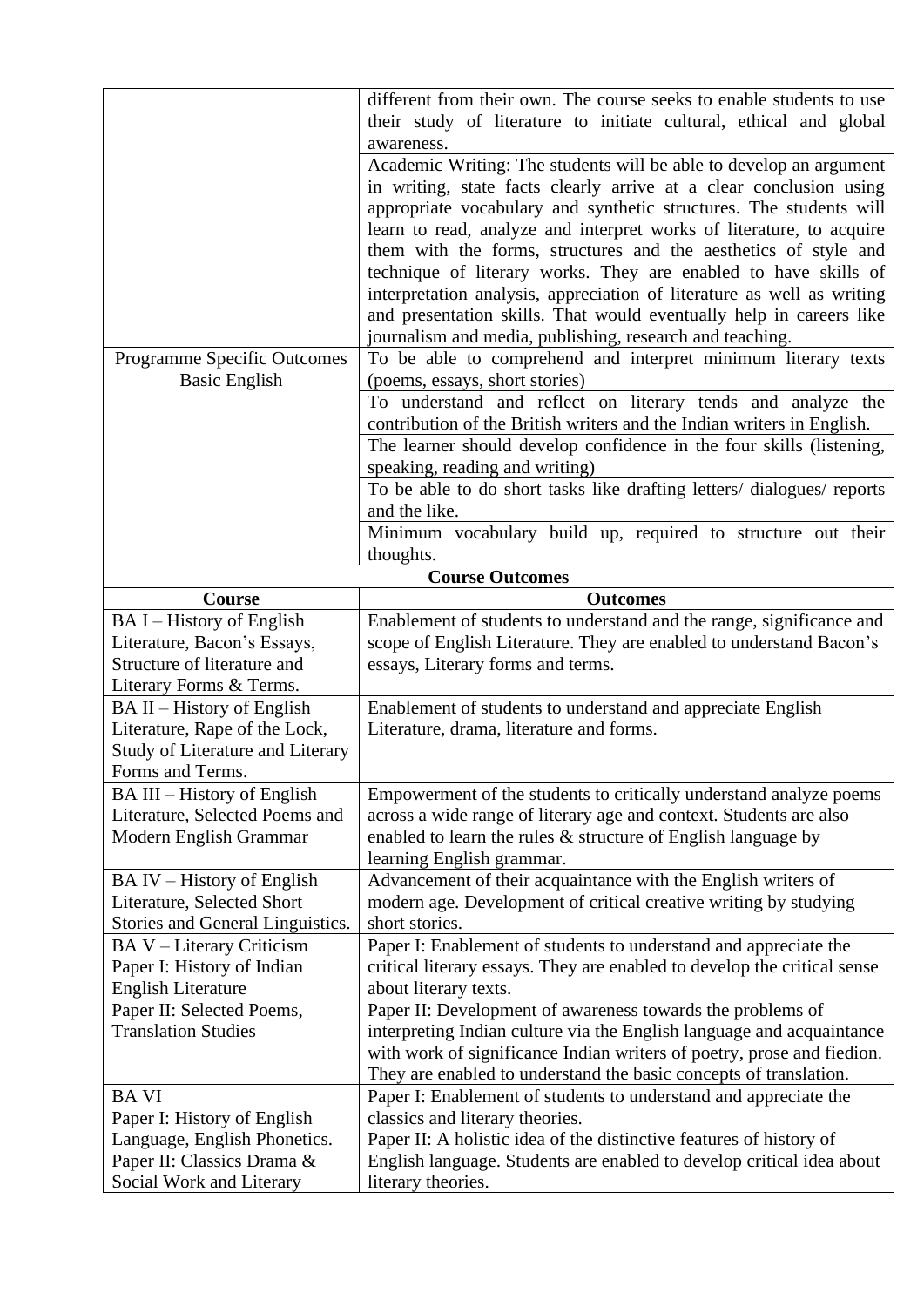| Theories.                          |                                                                       |
|------------------------------------|-----------------------------------------------------------------------|
| BA/BSc/BCom - I -Basic             | Development of considerable acquaintance of the students with         |
| Prose, Poetry and Grammar and      | literary texts short stories, poems & the knowledge of grammar and    |
| Composition                        | spoken English.                                                       |
| BA/BSc/BCom - II - Basic           | Development of self-directed understanding of high language and       |
| Prose, Poetry & Grammar and        | capability of self expression.                                        |
| Composition                        |                                                                       |
| BA/BSc - III - Basic               | Students are enabled to understand their moral responsibilities. They |
| Biographical Sketches, Eco-        | are able to understand the right path based on the value system.      |
| <b>English Grammar and</b>         | Development of environmental awareness. Development of                |
| Composition.                       | capability of expression their ideas clearly.                         |
| BA/BSc - IV - Basic                | Students are enabled to understand and appreciate the novel.          |
| Novel, Eco-English Grammar         | Development of eco-awareness among students. They are able to         |
| and Composition                    | express freely and respond to the communications of others in         |
|                                    | speech writing.                                                       |
|                                    |                                                                       |
|                                    |                                                                       |
|                                    | <b>Department of Hindi</b>                                            |
|                                    | Through exposure to great Hindi literature, students are able to      |
|                                    | develop literary acumen. They are enabled to equip themselves to      |
|                                    | find connections and continuities.                                    |
|                                    | Students will be aware of the importance of cultural integration. The |
|                                    | course enables students to use their study of literature to initiate  |
| <b>Programme Specific Outcomes</b> | cultural, ethical and global awareness.                               |
| <b>Optional Hindi</b>              | The students are able to state facts clearly and arrive at a clear    |
|                                    | conclusion.                                                           |
|                                    | They are able to read, analyse and interpret literary texts and the   |
|                                    | aesthetic style and techniques of writing.                            |
|                                    | They are enabled to have writing and presentation skills that would   |
|                                    | eventually help in careers like journalism, teaching and research.    |
| <b>Programme Specific Outcomes</b> | To be able to speak in Hindi and develop confidence in the study      |
| Basic Hindi                        | skills, listening, reading, writing and speaking.                     |
|                                    | To be able to build up vocabulary and structure out their thoughts.   |
|                                    | To be able to learn language skills and techniques.                   |
|                                    | To be able to learn problem solving and presentation skills.          |
|                                    | To be able to prepare for higher education.                           |
|                                    | To encourage the students with T.V. medias and mass medias.           |
| <b>Course Outcomes</b>             |                                                                       |
| <b>Course</b>                      | <b>Outcomes</b>                                                       |
| BA I - History of Hindi            | Enablement of students to understand the range, significance and      |
| Literature, (Adikal) Early         | scope of early Hindi literature. Students are also enabled to         |
| period and short stories           | understand the themes of Hindi short stories.                         |
| BA II – Hindi poetry and           | Enablement of students to critically understand and analyse Hindi     |
| Grammar                            | poetry across a wide range of literary age and context. They are also |
|                                    | enabled to learn the rules and structure of Hindi language.           |
|                                    |                                                                       |
| BA III - Epillon - Narrative       | Students are enabled to have critical insight into Hindi narrative    |
| poetry and History of Hindi        | poetry. They are also enabled to understand the range and             |
| Literature – Bhaktikal and         | significance of Hindi literature.                                     |
| Reetikal                           |                                                                       |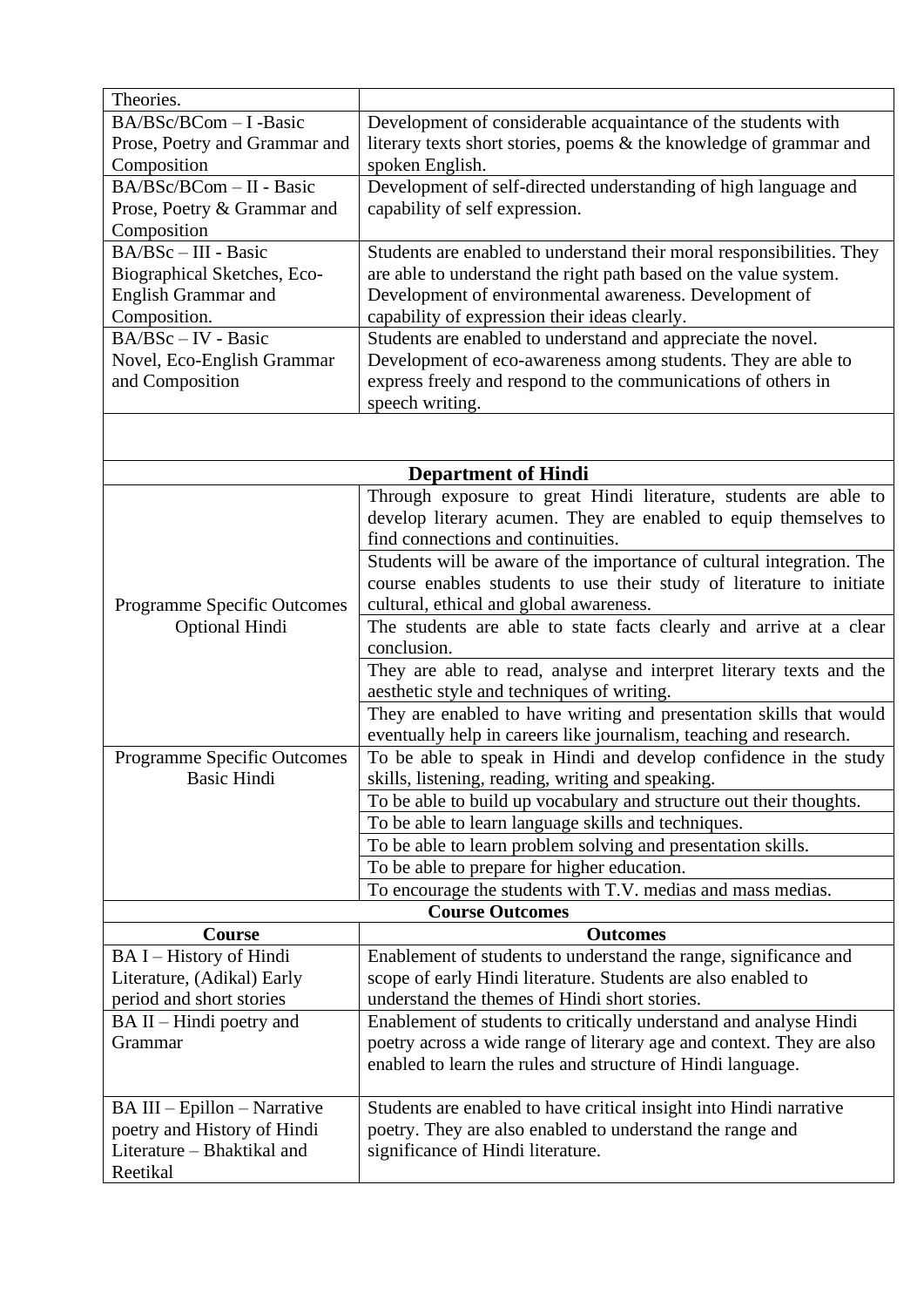| BA IV – One-Act Plays and       | Students are inspired to write one-act plays by reading famous Hindi  |
|---------------------------------|-----------------------------------------------------------------------|
| Grammar                         | one-act plays. They are enabled to build-up vocabulary to structure   |
|                                 | out their thoughts in Hindi language.                                 |
| BA V – Paper I: Drama and       | Development of self directed understanding of high language and       |
| Medieval Poetry.                | capability of self-expression by studying drama and medieval poetry.  |
| BA V – Paper II: History of     | Advancement of students' acquaintance with the Hindi writers of       |
| Hindi Literature - Modern Age,  | modern age. Development of critical creative writing by studying      |
| Prosody and Figures of Speech.  | prosody and figures of speech.                                        |
| BA VI Paper I: Novel – The      | Students are enabled to understand and appreciate the novel and its   |
| study of official               | thematic significance. They are also able to develop written          |
| correspondence and translation  | communication skills by studying official correspondence. They are    |
|                                 | also enabled to develop translation skills.                           |
| BA VI Paper II: Poetics and     | Students are able to understand and appreciate poetics and Hindi      |
| Literary criticism of Hindi     | Literary critical essays. They are enabled to have a holistic idea of |
| Language and Philosophy.        | the distinctive features of History of Hindi Language and             |
|                                 | Philosophy.                                                           |
| B.Sc. I Sem Basic: Indian Short | Students are acquainted with literary texts, short stories and the    |
| Stories, Grammar and            | knowledge of grammar and spoken Hindi.                                |
| Composition.                    |                                                                       |
| B.Sc. II Sem Basic: Poetry,     | Students are enabled to understand their moral responsibilities by    |
| General Essays and Translation  | studying various poems and essays. They are able to translate from    |
|                                 | source text to target text.                                           |
| B.Sc. III Sem Basic: Drama      | Students are inculcated with moral, cultural, ethical values by       |
| and Translation                 | studying eminent Hindi dramas. They also imbibe translation skills.   |
| B.Sc. IV Sem Basic: Prose and   | Students are able to comprehend and interpret minimum literary        |
| Translation                     | texts, essays, short stories. They are also enabled to understand the |
|                                 | difficulties of translation.                                          |
|                                 |                                                                       |

| <b>Department of History</b> |                                                                   |
|------------------------------|-------------------------------------------------------------------|
| Programme Specific Outcomes  | Protection historical monuments.                                  |
|                              | Creation of historical awareness among the students and people of |
|                              | society.                                                          |
|                              | Growing opportunities for the development of tourism.             |
|                              | Creation of the sense of communal, religious and social harmony   |
|                              | among the students and people of society.                         |
|                              | Creation of the sense of concept about the historical script and  |
|                              | development language.                                             |
| <b>Course Outcomes</b>       |                                                                   |

| <b>Course Outcomes</b>          |                                                             |
|---------------------------------|-------------------------------------------------------------|
| <b>Course</b>                   | <b>Outcomes</b>                                             |
| BA I – History and Culture of   | Understanding the basic objectives of historical monuments. |
| Karnataka (Early times to 1336) |                                                             |
| A.D.)                           |                                                             |
| BA II – History and Culture of  | To inculcate sense of History among students and saving the |
| Kannada (1336 to 1956 A.D.)     | historical heritage, monuments.                             |
|                                 |                                                             |
| BA III – History and Culture of | To preserve ancient inscriptions, sculptures, etc.          |
| Ancient India (Early times to   |                                                             |
| Cholas)                         |                                                             |
| BA IV – History and Culture     | To preserve ancient inscriptions, sculptures, etc.          |
| of Medieval India (1000 to      |                                                             |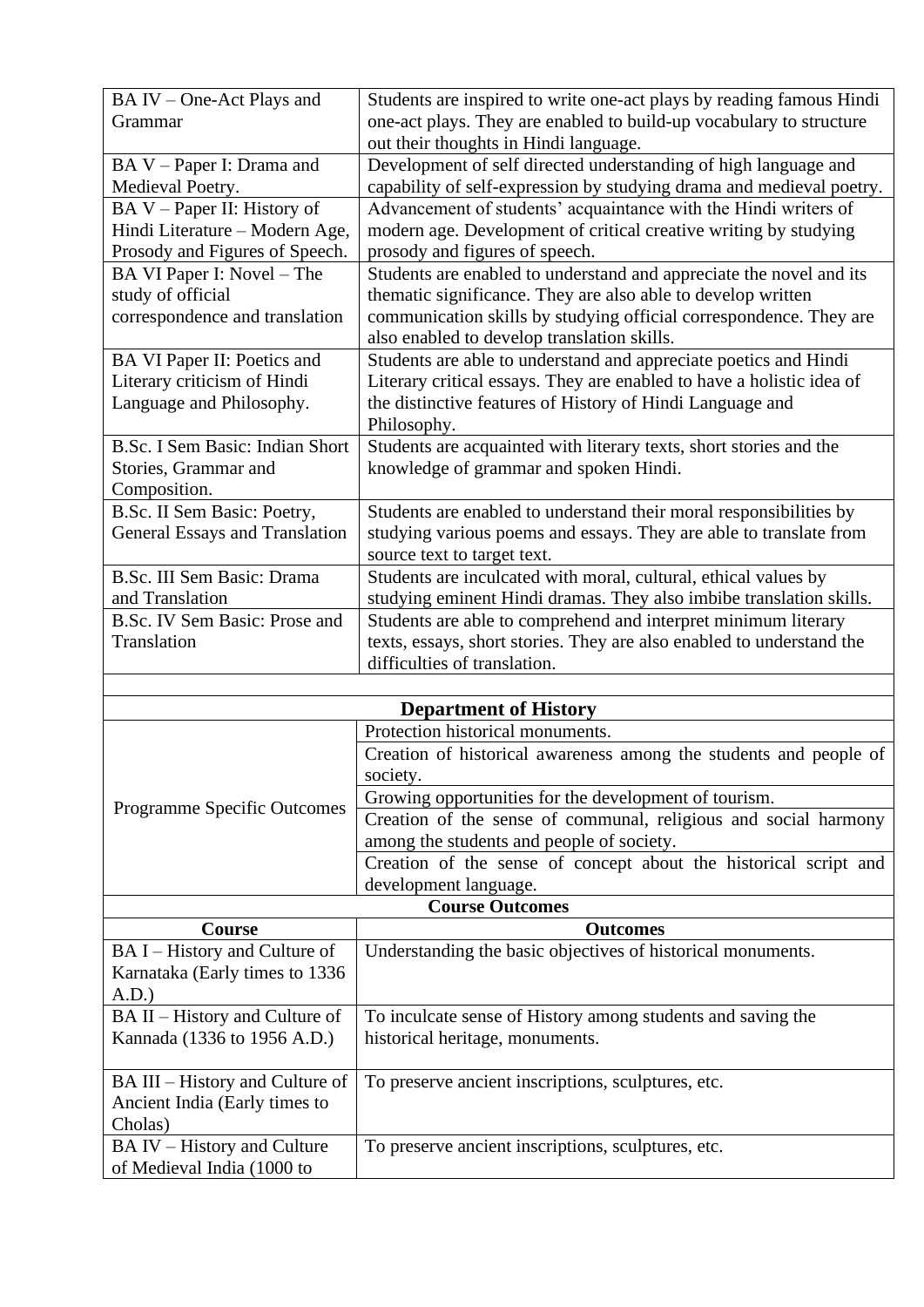| 1707 A.D.)                         |                                                                                                                                |
|------------------------------------|--------------------------------------------------------------------------------------------------------------------------------|
| BA V – Paper I: History of         | To promote historical knowledge among students and public.                                                                     |
| Modern India (from 1707 to         |                                                                                                                                |
| 1905)                              |                                                                                                                                |
| BA V – Paper II: History of        | To promote historical knowledge among students and public.                                                                     |
| Modern Europe (from 1450 to        |                                                                                                                                |
| 1914 A.D.)                         |                                                                                                                                |
| BA VI Paper I: History of          | To creating public awareness on the importance of International                                                                |
| Modern India (from 1905 to         | History and Heritage.                                                                                                          |
| 1956)                              |                                                                                                                                |
| BA VI Paper II: History of         | Understand the behavior of Indian World History.                                                                               |
| Modern Europe (from 1914 to        |                                                                                                                                |
| 1990 A.D.)                         |                                                                                                                                |
|                                    |                                                                                                                                |
|                                    | <b>Department of Sociology</b>                                                                                                 |
|                                    | Making the students to understand the sociological approach, this is                                                           |
|                                    | distinctive from other people.                                                                                                 |
|                                    | Make the students to understand the social ethics of thinkers of                                                               |
| <b>Programme Specific Outcomes</b> | different ages.                                                                                                                |
|                                    | Job opportunities are available in various departments.                                                                        |
|                                    | To make the students to understand the methodology of social                                                                   |
|                                    | contemporary situation.                                                                                                        |
|                                    | Easily know the valuable problems of life.                                                                                     |
|                                    | <b>Course Outcomes</b>                                                                                                         |
| Course                             | <b>Outcomes</b>                                                                                                                |
|                                    |                                                                                                                                |
| BA I – Introduction to             | It is an introductory paper which intends to make the students to                                                              |
| Sociology                          | acquaint which sociology as a social science.                                                                                  |
|                                    | It is to understand the dynamics of sociology.                                                                                 |
| BA II – Community,                 | To understand the nature, structure & features of communities.                                                                 |
| Institutions, Culture and Social   | Make the students to be acquainted with basic social institutions.                                                             |
| Change                             |                                                                                                                                |
| BA III - Study of Indian           | To understand the nature of development of social thought.                                                                     |
| Social Thought                     | To understand the views of ancient Indian theories.                                                                            |
| BA IV - Study of Western           | Make the students to understand the basic theories of western social                                                           |
| Social Thought                     | thought.                                                                                                                       |
|                                    | To make the students to understand the methodology of social                                                                   |
|                                    | sciences.                                                                                                                      |
| $BA V - Paper I: Study of$         | Make the students to understand the Indian Society.                                                                            |
| <b>Indian Society</b>              | To understand the actual nature of Indian Social System.                                                                       |
| BA V - Paper II: Rural             | Make the students to understand the rural development in India.                                                                |
| Development in India               | To understand the local tenure system & reforms, Panchayat Rajya                                                               |
|                                    | System.                                                                                                                        |
| BA VI Paper I: Social              | To understand the nature & causes of changing crimes in India.                                                                 |
| Problems in India                  | To understand the nature of Vulnerable problems of Life.<br>To understand about the evolution of cities and urban communities. |
| BA VI Paper II: Urban Society      |                                                                                                                                |
| in India                           | To make the students to be aware with urban problems in India.                                                                 |
|                                    |                                                                                                                                |
|                                    | <b>Department of Political Science</b>                                                                                         |
| <b>Programme Specific Outcomes</b> | Understand the basic concept of political science.<br>Inculcate the basic principle of Indian Constitution                     |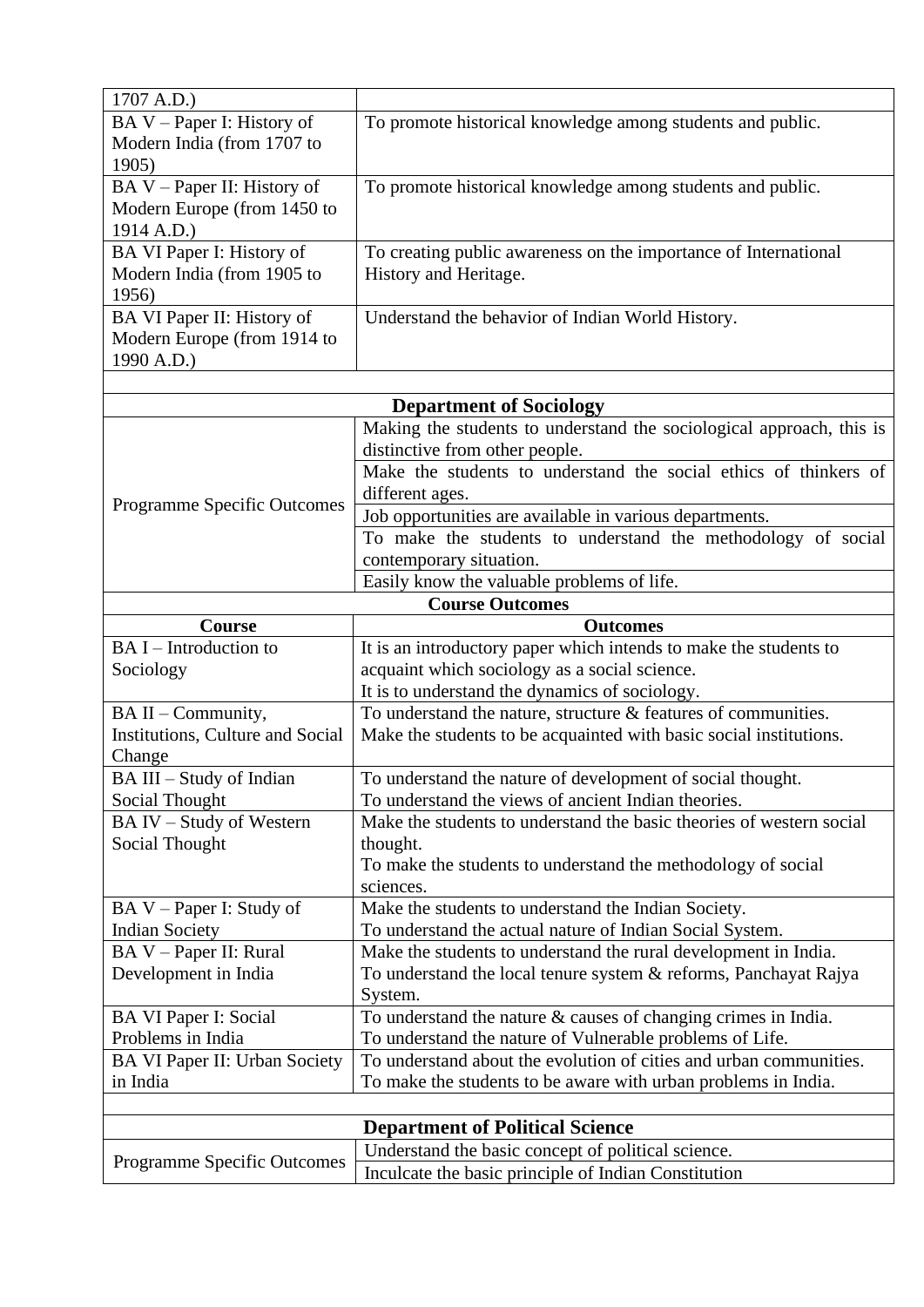|                                          | Understand the application of Human Rights in practice.                                          |
|------------------------------------------|--------------------------------------------------------------------------------------------------|
|                                          | Primary knowledge of Public Administration.                                                      |
|                                          | Analyze the political behavior of voters.                                                        |
|                                          | <b>Course Outcomes</b>                                                                           |
| <b>Course</b>                            | <b>Outcomes</b>                                                                                  |
| <b>BAI</b> – Political Theory            | Understand basic objectives of political theory. It is to understand the                         |
|                                          | dynamics of Political Science.                                                                   |
| <b>BA II - Eastern and Western</b>       | To understand the political thinkers $\&$ their political ideas $\&$ thoughts                    |
| Political Theories.                      |                                                                                                  |
| <b>BA III – Indian Government</b>        | To understand the Indian Government and Politics.                                                |
| and Politics.                            |                                                                                                  |
| BA IV - Karnataka                        | Understand Karnataka Government & Politics. Confiscation of the                                  |
| Government and Politics                  | Karnataka & Legislate & Judiciary system.                                                        |
| BA V - Paper I: Public<br>Administration | To understand Public Administration. Appointment, Training,                                      |
| BA V - Paper II: Indian                  | Retirement organization, etc.<br>To understand Indian Administration (Central & State Relations) |
| Administration                           |                                                                                                  |
| <b>BA VI Paper I: International</b>      | To understand the SAARC, NATA, SAT, G20, WTO, UNO, Foreign                                       |
| Relationship                             | Policy, etc.                                                                                     |
| <b>BA VI Paper II: Political</b>         | To understand parliamentary system, democracy, federal system,                                   |
| Process and Institution in India         | Indian party system, election, coalition politics.                                               |
|                                          |                                                                                                  |
|                                          | <b>Department of Physics</b>                                                                     |
|                                          | Understand the dept knowledge of various subjects of Physics.                                    |
|                                          | Providing high quality education in physics within an environment                                |
|                                          | committed to excellence in both teaching and research.                                           |
|                                          | Educating students in the core of physics, including substantial                                 |
|                                          | practical and experimental physics, while enabling students to train in                          |
|                                          | both the theoretical and practical aspects.                                                      |
|                                          | Usage of mathematics in physics equations to describe, interpreting                              |
|                                          | results and critically comparing them with experiment and                                        |
| Programme Specific Outcomes              | observation.                                                                                     |
|                                          | Perform job in various fields' viz. Science, Engineering, Education,                             |
|                                          | Banking, Business and Public Service, etc with precision, analytical                             |
|                                          | mind, innovative thinking, clarity and expression, systematic                                    |
|                                          | approach.                                                                                        |
|                                          | To be able to do short tasks like drafting letters/ dialogues/ reports                           |
|                                          | and the like.                                                                                    |
|                                          | Minimum vocabulary build up, required to structure out their                                     |
|                                          | thoughts.<br><b>Course Outcomes</b>                                                              |
| Course                                   | <b>Outcomes</b>                                                                                  |
| BSc I – Mechanics and                    | The properties of solids like elasticity help the students to identify the                       |
| Properties of Matter                     | materials suitable for the construction of buildings, houses, etc.                               |
|                                          | Properties of fluids like viscosity and surface tension help the                                 |
|                                          | students in their daily life and agriculture.                                                    |
|                                          | This syllabus will cater the basic requirements for their higher                                 |
|                                          | studies. This course will provide a theoretical basis for doing                                  |
|                                          | experiments in related area.                                                                     |
| <b>BSc II - Sound and Thermal</b>        | Understand the importance of Thermo-dynamical functions and                                      |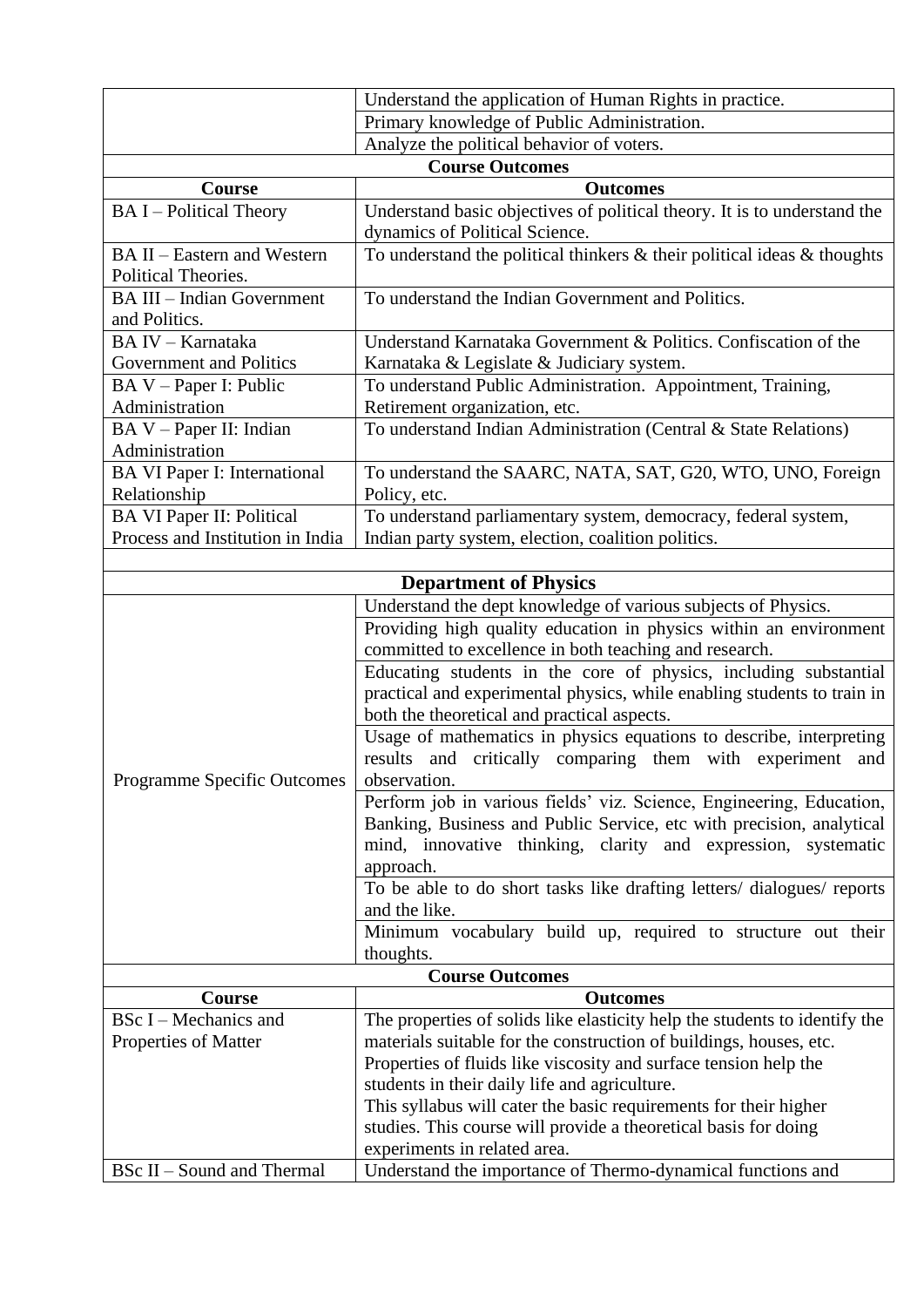| Physics                             | applications of Maxwell's relations.                                     |
|-------------------------------------|--------------------------------------------------------------------------|
|                                     | Analyses thermal conductivity and black body radiation.                  |
|                                     | This course is to develop a working knowledge of sound & thermal         |
|                                     |                                                                          |
|                                     | mechanics and to use this knowledge to explore various applications      |
|                                     | related to topics in material science.                                   |
| <b>BSc III – Geometrical Optics</b> | Realize the importance of cardinal points $\&$ the natural behavior of   |
| and Electricity $-I$                | aberration in lens.                                                      |
|                                     | Electricity and Electrodynamics have the key role in the development     |
|                                     | of modern technological world.                                           |
|                                     | This course aims to provide necessary foundation in optics and           |
|                                     | electricity which prepare the students for an intensive study of         |
|                                     | advanced topics at a later stage.                                        |
| <b>BSc IV</b> – Physical Optics and | With the help of wave nature of light, understand the process of         |
| Electricity – II                    | polarization, interference and diffraction.                              |
|                                     | Study in depth the transient current response of CR, LC, CR and          |
|                                     | LCR circuits, which is essential in designing as well as understanding   |
|                                     | the working of electronic circuits.                                      |
|                                     | A course in electricity and electrodynamics is thus an essential         |
|                                     | component of Physics program at graduate level. This course is           |
|                                     |                                                                          |
|                                     | expected to provide a sound foundation in electricity and                |
|                                     | electrodynamics.                                                         |
| <b>BSc V</b> – Classical Mechanics, | Fundamental ideas of special theory of relativity such as length         |
| Electronics, Relativity,            | contraction and time dilation and mass – energy invariance.              |
| <b>Quantum Mechanics and</b>        | To become familiar with photoelectric effect and Comton effect and       |
| Spectroscopy                        | hence be aware how quantum theory emerged $\&$ have gained a clear       |
|                                     | knowledge about wave properties of particles, De Broglie waves and       |
|                                     | its implications on the uncertainty principle.                           |
|                                     | This course is a prelude to advanced theoretical studies in Condensed    |
|                                     | Matter Physics, Spectroscopy, Astrophysics, Electrodynamics and          |
|                                     | Nuclear Physics.                                                         |
| BSc VI – Solid State Physics,       | Qualitative ideas about solar energy, physical principle of conversion   |
| <b>Nuclear Physics, Energy</b>      | of solar energy into heat energy, solar energy harvesting devices like   |
| Sources, Digital Electronics,       | solar cells, solar cookers, solar greenhouses, etc.                      |
| Special Materials, Integral         | Have a basic knowledge of semiconductor physics, acquire                 |
| Transforms, Optoelectronics,        | knowledge about how a semiconductor diode rectifies an input ac          |
| Communication,                      | signal & learn how to construct a transistor amplifier and how its       |
| Programming, Integrated             | gain varies with frequency known about various number systems and        |
| Electronics.                        | their applications.                                                      |
|                                     | This course is intended to give an insight to computer hardware and      |
|                                     | computer applications. Students will familiarize with                    |
|                                     | microprocessors which are the backbone of computers. C                   |
|                                     | programming enables the students to develop computer programs            |
|                                     |                                                                          |
|                                     | which can solve mathematical equations which will be useful for          |
|                                     | research and job.                                                        |
|                                     |                                                                          |
|                                     | <b>Department of Chemistry</b>                                           |
|                                     | The student will be benefited to equip themselves to job requirements    |
|                                     | in the quality control, analytical laboratory or production wing of      |
| <b>Programme Specific Outcomes</b>  | chemical or pharmaceutical industry.                                     |
|                                     | Able to analyze soil, water, fertilizers, cement, antacid tablets, house |
|                                     | hold disinfectants after hands on experiences in analyzing them.         |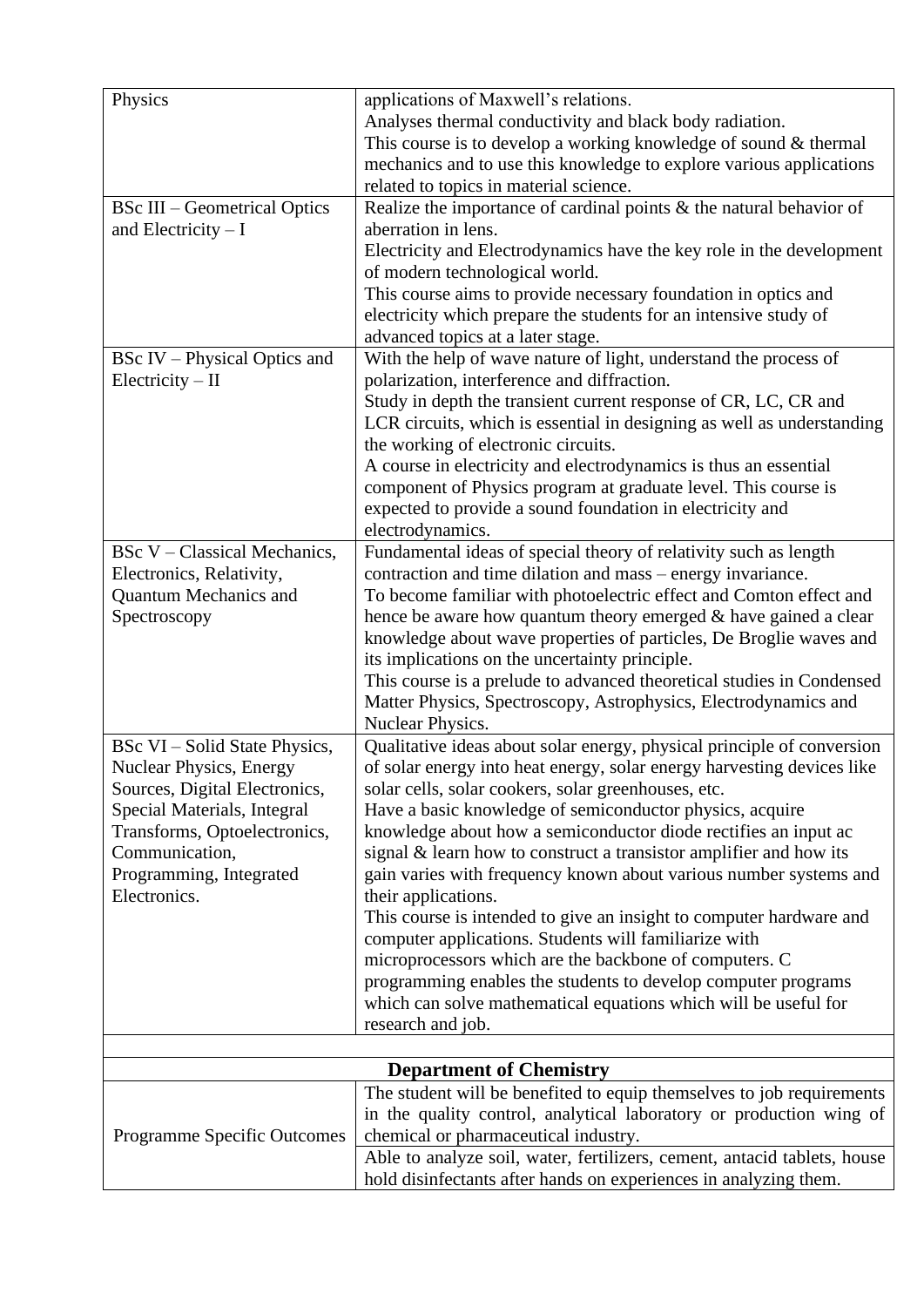| Understand the analysis of pesticides, fuel, fertilizer $\&$ plants, blood,<br>urea, honey, butter, wheat, meat, beverages like alcohol, tea, coffee,<br>soft drinks, paints, pigments polymers, leather dyes, milk analysis,<br>analysis of oil and fats, etc.<br>There is scope for problems identification, problem solving, self<br>expression, crisis management, interacting and involving in the<br>community & enterprising presentation.<br>At the end of three years, the students will be equipped with a<br>certificate/ diploma/ advanced diploma in Analytical Techniques<br>along with the conventional degree in science.<br><b>Course Outcomes</b><br><b>Course</b><br><b>Outcomes</b><br>BSc I - Inorganic: Atomic<br>It is organized to provide a great deal of information about elements<br>Structure and Periodic Trends,<br>and how they relate to one another.<br>Chemical Bonding-I, Methods<br>Chemical bond is the attraction between atoms, ions or molecules that<br>of Analysis, Principles of<br>enables the formation of compounds.<br>Volumetric Analysis.<br>Improvement in accuracy of results by elimination of errors<br>Organic: Purification of<br>introduced due to personal bias.<br>Purification of compounds is a simple. Effective and very important<br>Organic Compounds,<br>Stereochemistry of Organic<br>technique to separate & purify solids & liquids.<br>Molecules, Spectroscopy.<br>Students experience of isolating the mixture from other compounds. |
|-------------------------------------------------------------------------------------------------------------------------------------------------------------------------------------------------------------------------------------------------------------------------------------------------------------------------------------------------------------------------------------------------------------------------------------------------------------------------------------------------------------------------------------------------------------------------------------------------------------------------------------------------------------------------------------------------------------------------------------------------------------------------------------------------------------------------------------------------------------------------------------------------------------------------------------------------------------------------------------------------------------------------------------------------------------------------------------------------------------------------------------------------------------------------------------------------------------------------------------------------------------------------------------------------------------------------------------------------------------------------------------------------------------------------------------------------------------------------------------------------------------|
|                                                                                                                                                                                                                                                                                                                                                                                                                                                                                                                                                                                                                                                                                                                                                                                                                                                                                                                                                                                                                                                                                                                                                                                                                                                                                                                                                                                                                                                                                                             |
|                                                                                                                                                                                                                                                                                                                                                                                                                                                                                                                                                                                                                                                                                                                                                                                                                                                                                                                                                                                                                                                                                                                                                                                                                                                                                                                                                                                                                                                                                                             |
|                                                                                                                                                                                                                                                                                                                                                                                                                                                                                                                                                                                                                                                                                                                                                                                                                                                                                                                                                                                                                                                                                                                                                                                                                                                                                                                                                                                                                                                                                                             |
|                                                                                                                                                                                                                                                                                                                                                                                                                                                                                                                                                                                                                                                                                                                                                                                                                                                                                                                                                                                                                                                                                                                                                                                                                                                                                                                                                                                                                                                                                                             |
|                                                                                                                                                                                                                                                                                                                                                                                                                                                                                                                                                                                                                                                                                                                                                                                                                                                                                                                                                                                                                                                                                                                                                                                                                                                                                                                                                                                                                                                                                                             |
|                                                                                                                                                                                                                                                                                                                                                                                                                                                                                                                                                                                                                                                                                                                                                                                                                                                                                                                                                                                                                                                                                                                                                                                                                                                                                                                                                                                                                                                                                                             |
|                                                                                                                                                                                                                                                                                                                                                                                                                                                                                                                                                                                                                                                                                                                                                                                                                                                                                                                                                                                                                                                                                                                                                                                                                                                                                                                                                                                                                                                                                                             |
|                                                                                                                                                                                                                                                                                                                                                                                                                                                                                                                                                                                                                                                                                                                                                                                                                                                                                                                                                                                                                                                                                                                                                                                                                                                                                                                                                                                                                                                                                                             |
|                                                                                                                                                                                                                                                                                                                                                                                                                                                                                                                                                                                                                                                                                                                                                                                                                                                                                                                                                                                                                                                                                                                                                                                                                                                                                                                                                                                                                                                                                                             |
|                                                                                                                                                                                                                                                                                                                                                                                                                                                                                                                                                                                                                                                                                                                                                                                                                                                                                                                                                                                                                                                                                                                                                                                                                                                                                                                                                                                                                                                                                                             |
|                                                                                                                                                                                                                                                                                                                                                                                                                                                                                                                                                                                                                                                                                                                                                                                                                                                                                                                                                                                                                                                                                                                                                                                                                                                                                                                                                                                                                                                                                                             |
|                                                                                                                                                                                                                                                                                                                                                                                                                                                                                                                                                                                                                                                                                                                                                                                                                                                                                                                                                                                                                                                                                                                                                                                                                                                                                                                                                                                                                                                                                                             |
|                                                                                                                                                                                                                                                                                                                                                                                                                                                                                                                                                                                                                                                                                                                                                                                                                                                                                                                                                                                                                                                                                                                                                                                                                                                                                                                                                                                                                                                                                                             |
|                                                                                                                                                                                                                                                                                                                                                                                                                                                                                                                                                                                                                                                                                                                                                                                                                                                                                                                                                                                                                                                                                                                                                                                                                                                                                                                                                                                                                                                                                                             |
|                                                                                                                                                                                                                                                                                                                                                                                                                                                                                                                                                                                                                                                                                                                                                                                                                                                                                                                                                                                                                                                                                                                                                                                                                                                                                                                                                                                                                                                                                                             |
|                                                                                                                                                                                                                                                                                                                                                                                                                                                                                                                                                                                                                                                                                                                                                                                                                                                                                                                                                                                                                                                                                                                                                                                                                                                                                                                                                                                                                                                                                                             |
|                                                                                                                                                                                                                                                                                                                                                                                                                                                                                                                                                                                                                                                                                                                                                                                                                                                                                                                                                                                                                                                                                                                                                                                                                                                                                                                                                                                                                                                                                                             |
|                                                                                                                                                                                                                                                                                                                                                                                                                                                                                                                                                                                                                                                                                                                                                                                                                                                                                                                                                                                                                                                                                                                                                                                                                                                                                                                                                                                                                                                                                                             |
|                                                                                                                                                                                                                                                                                                                                                                                                                                                                                                                                                                                                                                                                                                                                                                                                                                                                                                                                                                                                                                                                                                                                                                                                                                                                                                                                                                                                                                                                                                             |
|                                                                                                                                                                                                                                                                                                                                                                                                                                                                                                                                                                                                                                                                                                                                                                                                                                                                                                                                                                                                                                                                                                                                                                                                                                                                                                                                                                                                                                                                                                             |
| Physical: Gaseous State,<br>Central importance to many natural phenomenon and technical                                                                                                                                                                                                                                                                                                                                                                                                                                                                                                                                                                                                                                                                                                                                                                                                                                                                                                                                                                                                                                                                                                                                                                                                                                                                                                                                                                                                                     |
| applications.<br>Solutions, Salt-hydrolysis,                                                                                                                                                                                                                                                                                                                                                                                                                                                                                                                                                                                                                                                                                                                                                                                                                                                                                                                                                                                                                                                                                                                                                                                                                                                                                                                                                                                                                                                                |
| <b>Nernst Distribution Law</b>                                                                                                                                                                                                                                                                                                                                                                                                                                                                                                                                                                                                                                                                                                                                                                                                                                                                                                                                                                                                                                                                                                                                                                                                                                                                                                                                                                                                                                                                              |
| To develop interest among students in various branches of inorganic<br><b>BSc II</b> – Inorganic: Chemical                                                                                                                                                                                                                                                                                                                                                                                                                                                                                                                                                                                                                                                                                                                                                                                                                                                                                                                                                                                                                                                                                                                                                                                                                                                                                                                                                                                                  |
| Bonding - II, Organic<br>chemistry.                                                                                                                                                                                                                                                                                                                                                                                                                                                                                                                                                                                                                                                                                                                                                                                                                                                                                                                                                                                                                                                                                                                                                                                                                                                                                                                                                                                                                                                                         |
| To impart essential theoretical knowledge on chemical bonding $\&$<br>Reagents in Inorganic                                                                                                                                                                                                                                                                                                                                                                                                                                                                                                                                                                                                                                                                                                                                                                                                                                                                                                                                                                                                                                                                                                                                                                                                                                                                                                                                                                                                                 |
| Analysis.<br>reagents in inorganic analysis.                                                                                                                                                                                                                                                                                                                                                                                                                                                                                                                                                                                                                                                                                                                                                                                                                                                                                                                                                                                                                                                                                                                                                                                                                                                                                                                                                                                                                                                                |
| Organic: Alkenes, Dienes and<br>To impart the students thorough knowledge about the chemistry of                                                                                                                                                                                                                                                                                                                                                                                                                                                                                                                                                                                                                                                                                                                                                                                                                                                                                                                                                                                                                                                                                                                                                                                                                                                                                                                                                                                                            |
| some hydrocarbons conversions.<br>Alkynes, Aromatic                                                                                                                                                                                                                                                                                                                                                                                                                                                                                                                                                                                                                                                                                                                                                                                                                                                                                                                                                                                                                                                                                                                                                                                                                                                                                                                                                                                                                                                         |
| Hydrocarbons, Conversions.<br>To understand the general characteristics of first law of                                                                                                                                                                                                                                                                                                                                                                                                                                                                                                                                                                                                                                                                                                                                                                                                                                                                                                                                                                                                                                                                                                                                                                                                                                                                                                                                                                                                                     |
| Physical: First Law of<br>thermodynamics, types of liquid crystals, structure of solids, colloids.                                                                                                                                                                                                                                                                                                                                                                                                                                                                                                                                                                                                                                                                                                                                                                                                                                                                                                                                                                                                                                                                                                                                                                                                                                                                                                                                                                                                          |
| Thermodynamics, Liquid                                                                                                                                                                                                                                                                                                                                                                                                                                                                                                                                                                                                                                                                                                                                                                                                                                                                                                                                                                                                                                                                                                                                                                                                                                                                                                                                                                                                                                                                                      |
| <b>State: Physical Properties of</b>                                                                                                                                                                                                                                                                                                                                                                                                                                                                                                                                                                                                                                                                                                                                                                                                                                                                                                                                                                                                                                                                                                                                                                                                                                                                                                                                                                                                                                                                        |
| Liquids, Liquid Crystals,                                                                                                                                                                                                                                                                                                                                                                                                                                                                                                                                                                                                                                                                                                                                                                                                                                                                                                                                                                                                                                                                                                                                                                                                                                                                                                                                                                                                                                                                                   |
| Colloids, Solids.                                                                                                                                                                                                                                                                                                                                                                                                                                                                                                                                                                                                                                                                                                                                                                                                                                                                                                                                                                                                                                                                                                                                                                                                                                                                                                                                                                                                                                                                                           |
| $BSc III - Inorganic:$<br>To make students capable of understanding and studying metallurgy,                                                                                                                                                                                                                                                                                                                                                                                                                                                                                                                                                                                                                                                                                                                                                                                                                                                                                                                                                                                                                                                                                                                                                                                                                                                                                                                                                                                                                |
| Metallurgy, Solvents, Acids &<br>solvents, orientation, alcohols, IR Spectroscopy, phenols, colligative                                                                                                                                                                                                                                                                                                                                                                                                                                                                                                                                                                                                                                                                                                                                                                                                                                                                                                                                                                                                                                                                                                                                                                                                                                                                                                                                                                                                     |
| properties, second law of thermodynamics. To have exposure to<br>Bases.                                                                                                                                                                                                                                                                                                                                                                                                                                                                                                                                                                                                                                                                                                                                                                                                                                                                                                                                                                                                                                                                                                                                                                                                                                                                                                                                                                                                                                     |
| various emerging areas of organic & physical chemistry.<br>Organic: Orientation,                                                                                                                                                                                                                                                                                                                                                                                                                                                                                                                                                                                                                                                                                                                                                                                                                                                                                                                                                                                                                                                                                                                                                                                                                                                                                                                                                                                                                            |
| Alcohols, Phenols,                                                                                                                                                                                                                                                                                                                                                                                                                                                                                                                                                                                                                                                                                                                                                                                                                                                                                                                                                                                                                                                                                                                                                                                                                                                                                                                                                                                                                                                                                          |
| Organometallic Compounds,                                                                                                                                                                                                                                                                                                                                                                                                                                                                                                                                                                                                                                                                                                                                                                                                                                                                                                                                                                                                                                                                                                                                                                                                                                                                                                                                                                                                                                                                                   |
| Infrared Spectroscopy.                                                                                                                                                                                                                                                                                                                                                                                                                                                                                                                                                                                                                                                                                                                                                                                                                                                                                                                                                                                                                                                                                                                                                                                                                                                                                                                                                                                                                                                                                      |
| Physical: Colligative                                                                                                                                                                                                                                                                                                                                                                                                                                                                                                                                                                                                                                                                                                                                                                                                                                                                                                                                                                                                                                                                                                                                                                                                                                                                                                                                                                                                                                                                                       |
| Properties, Second Law of                                                                                                                                                                                                                                                                                                                                                                                                                                                                                                                                                                                                                                                                                                                                                                                                                                                                                                                                                                                                                                                                                                                                                                                                                                                                                                                                                                                                                                                                                   |
| Thermodynamics                                                                                                                                                                                                                                                                                                                                                                                                                                                                                                                                                                                                                                                                                                                                                                                                                                                                                                                                                                                                                                                                                                                                                                                                                                                                                                                                                                                                                                                                                              |
| <b>BSc IV</b> – Inorganic: Chemistry<br>To understand the general characteristics of the $d \& f$ block elements,                                                                                                                                                                                                                                                                                                                                                                                                                                                                                                                                                                                                                                                                                                                                                                                                                                                                                                                                                                                                                                                                                                                                                                                                                                                                                                                                                                                           |
| of d and f Block Elements,<br>to give the students a thorough knowledge about the bioorganic $\&$                                                                                                                                                                                                                                                                                                                                                                                                                                                                                                                                                                                                                                                                                                                                                                                                                                                                                                                                                                                                                                                                                                                                                                                                                                                                                                                                                                                                           |
| Bioinorganic Chemistry,<br>environmental chemistry.                                                                                                                                                                                                                                                                                                                                                                                                                                                                                                                                                                                                                                                                                                                                                                                                                                                                                                                                                                                                                                                                                                                                                                                                                                                                                                                                                                                                                                                         |
| To impart the students thorough knowledge about the mechanism of<br>Environmental Chemistry,                                                                                                                                                                                                                                                                                                                                                                                                                                                                                                                                                                                                                                                                                                                                                                                                                                                                                                                                                                                                                                                                                                                                                                                                                                                                                                                                                                                                                |
| Water Pollution.<br>reaction of some selected functional groups.                                                                                                                                                                                                                                                                                                                                                                                                                                                                                                                                                                                                                                                                                                                                                                                                                                                                                                                                                                                                                                                                                                                                                                                                                                                                                                                                                                                                                                            |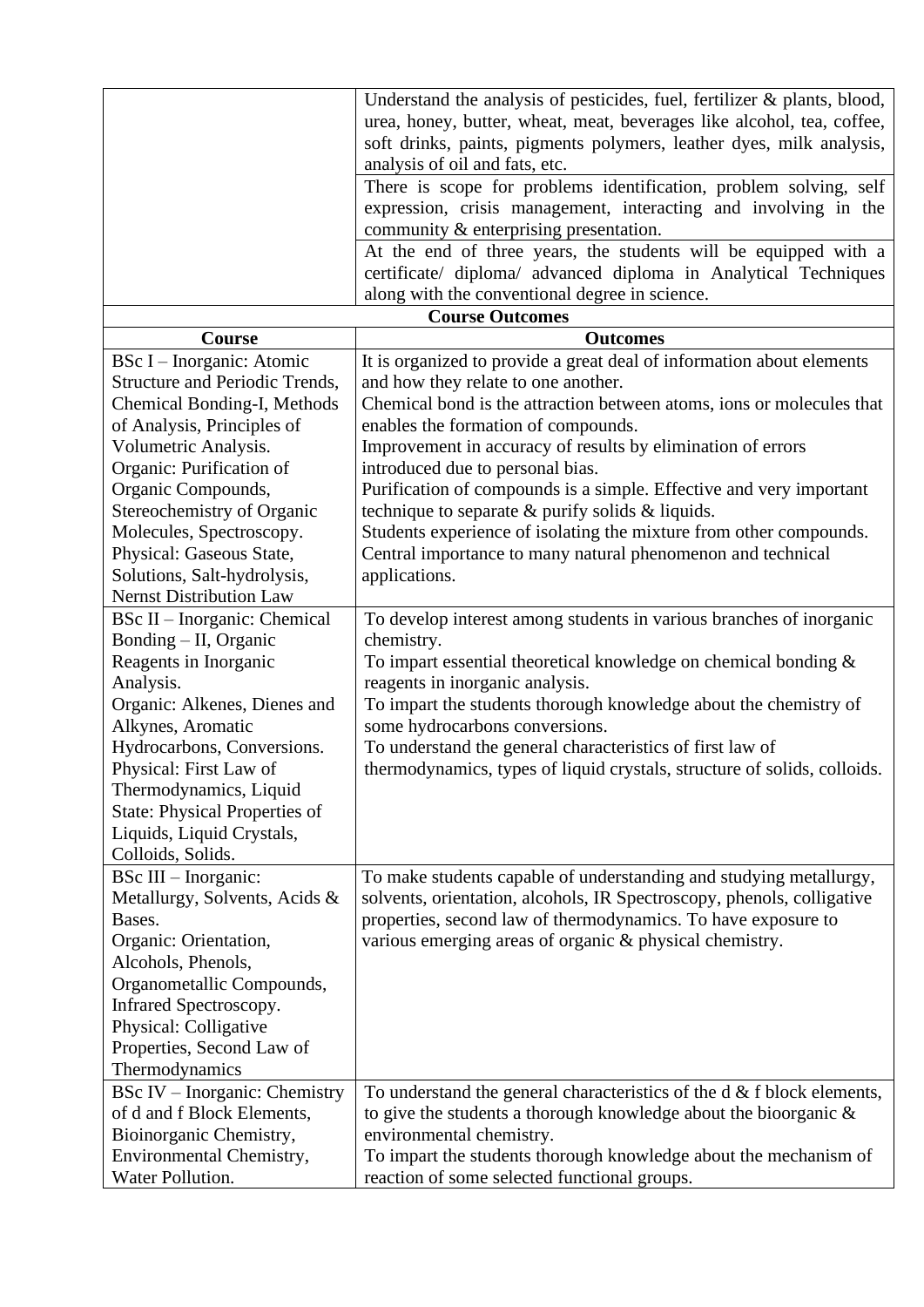| Organic: Aldehydes and                                    | To give an elementary idea of carboxylic acids, aromatic amines,        |
|-----------------------------------------------------------|-------------------------------------------------------------------------|
| Ketones, Corboxylic Acids,                                | ethers & epoxides.                                                      |
| Aromatic Amines, Ethers and                               | To learn the different theories of reaction rates and factors affecting |
| Epoxides.                                                 | reaction rates.                                                         |
| Physical: Electrochemistry,                               | To have an idea about the important aspects of electrochemistry.        |
| Chemical Kinetics.                                        |                                                                         |
| <b>BSc V</b> - Paper I                                    | To understand the thorough knowledge of coordination chemistry,         |
| Inorganic: Coordination                                   | theory of gravimetry analysis.                                          |
| Chemistry-I, Theory of                                    | To impart the students a thorough knowledge about the selected          |
| Gravimetric Analysis,                                     | heterocyclic compounds, various organic synthesis.                      |
| Inorganic Polymers, Green                                 | To understand the characteristics, fundamentals of microwave            |
| Chemistry.                                                | spectroscopy, phase rule, vibrational spectrum.                         |
| Organic: Heterocyclic                                     |                                                                         |
| Compounds, Organic Synthesis                              |                                                                         |
| via Enolates, Alkaloids.                                  |                                                                         |
| Physical: Microwave                                       |                                                                         |
| Spectroscopy, Phase Rule,                                 |                                                                         |
| <b>Vibrational Spectrum</b>                               |                                                                         |
| BSc V – Paper II                                          | To provide an insight into the industrial chemistry, develop the skills |
| Inorganic: Industrial Chemistry                           | of solve the reaction mechanisms.                                       |
| $-I$ , Industrial Chemistry $-I$                          | To provide an insight into the kinetic aspects, chemical equilibrium    |
| Organic: Reagents and                                     | & surface chemistry.                                                    |
| Reactions, Mass Spectroscopy,                             |                                                                         |
| Dyes.                                                     |                                                                         |
| Physical: Surface Chemistry,                              |                                                                         |
| Chemical Equilibrium,                                     |                                                                         |
| Kinetics of Chain Reactions.                              |                                                                         |
|                                                           |                                                                         |
| BSc VI - Paper I                                          | To provide an insight into the coordination chemistry, metal ligand     |
| Inorganic: Coordination                                   | equilibrium.                                                            |
| Compound II, Metal-Ligands                                | To impart the students thorough idea in the chemistry of                |
| Equilibria, Organometallic                                | carbohydrates, vitamins & harmones, amino acids, peptides,              |
| Chemistry.                                                | terpenoids.                                                             |
| Organic: Carbohydrates,                                   | To enable the students to get clear idea about the physical $\&$        |
| Vitamins and Hormones.                                    | molecular structure.                                                    |
| Amino Acids, Peptides &                                   | To make students capable of understanding the concept of electronic     |
| Proteins, Terpenoids.                                     | spectrum, quantum chemistry.                                            |
|                                                           |                                                                         |
| Physical: Electronic Spectrum,<br>Physical Properties and |                                                                         |
| Molecular Structure, Polymers,                            |                                                                         |
| Quantum Chemistry.                                        |                                                                         |
| BSc VI – Paper II                                         | To give students a comprehensive understanding of principles of         |
| Inorganic: Chromatography,                                | chromatography electrogravimetry, to be able to define & gain           |
|                                                           |                                                                         |
| Soil Analysis, Electronic                                 | knowledge about soil analysis.                                          |
| <b>Spectra of Transition Metal</b>                        | To know the basic principles in NMR spectroscopy.                       |
| Complex.                                                  | To get an overview about the chemotherapy $\&$ soaps and detergents.    |
| Organic: Chemotherapy, Soaps                              | To have an idea about the important aspects of photochemistry.          |
| & Detergents, Reaction                                    | To know the general properties of electromotive force.                  |
| Mechanism, NMR-                                           |                                                                         |
| Spectroscopy.                                             |                                                                         |
| Physical: Electromotive Force,                            |                                                                         |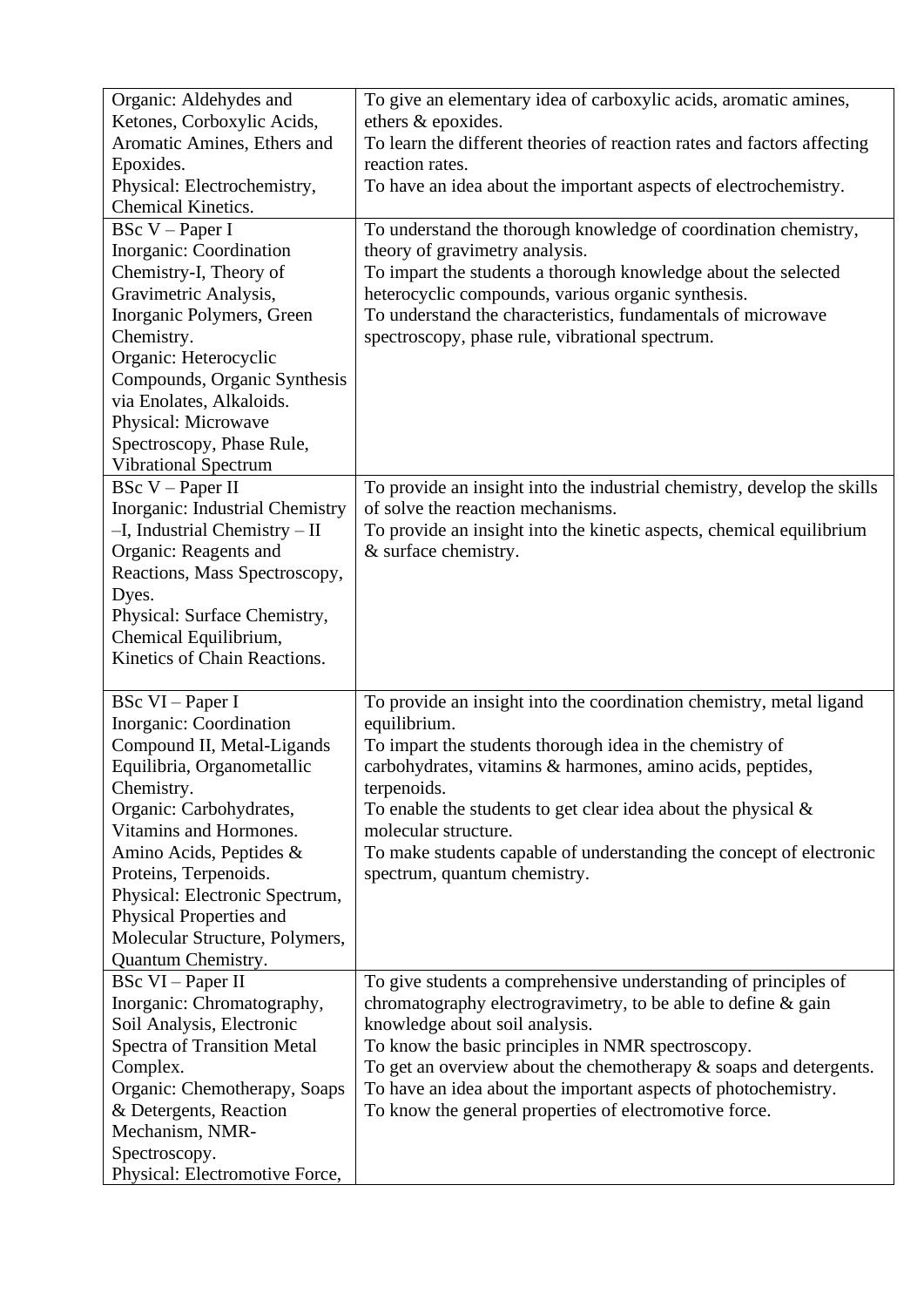| Photochemistry.                    |                                                                       |
|------------------------------------|-----------------------------------------------------------------------|
|                                    |                                                                       |
|                                    | <b>Department of Mathematics</b>                                      |
|                                    | Describe several areas of Mathematics beyond calculus.                |
|                                    | Express their interest in Mathematics.                                |
|                                    | Explain why Mathematical thinking is valuable in daily life.          |
|                                    | Solving model applied problems.                                       |
| <b>Programme Specific Outcomes</b> | Describe the library research skills in the area of Mathematics.      |
|                                    | Discuss Mathematics in historical context with contemporary non-      |
|                                    | mathematical events.                                                  |
|                                    | Identify significant contributions in Mathematics from women to       |
|                                    | outside of Europe.                                                    |
|                                    | <b>Course Outcomes</b>                                                |
| Course                             | <b>Outcomes</b>                                                       |
| <b>BSc I: Real Numbers, Limits</b> | Solving the example on limits by using L.Hospital rule.               |
| and Continuity, Higher Order       | Solve applied problems using matrices.                                |
| Derivatives, Mean Value            | Students will be able to formulate problem in the language of sets.   |
| Theorems, Indeterminate            | Solve system of linear equations by using matrices.                   |
| Forms, Determinants,               |                                                                       |
| Matrices, Set Theory, Theory       |                                                                       |
| of Equations, Trigonometry.        |                                                                       |
| BSc II: Boolean Algebra,           | Calculus concepts.                                                    |
| Number Theory, Sphere, cone        | Define $\&$ interpret divisibility, congruence $\&$ greatest common   |
| and Cylinder. Differential and     | deviser, prime power factorization.                                   |
| Integral Calculus.                 | Derivation of standard equations of sphere, cone and cylinder.        |
|                                    | Formulate & interpret statement present in Boolean lattice.           |
| BSc III: Mathematical Logic,       | Use definitions of convergence as they applied to sequence $\&$       |
| Real Analysis I & II, Group        | functions apply the mean value theorem.                               |
| Theory I & II, Applications of     | Direct, indirect & disprove by counter example.                       |
| Definite Integrals, Deferential    | Distinguish between the concept sequence $\&$ series.                 |
| Equations I & II                   | Assess properties implied by definitions of groups, subgroups, cyclic |
|                                    | groups, Lagrange's theorem.                                           |
|                                    | Model physical phenomenon using differential equation.                |
|                                    | To find the area of specific curves.                                  |
| <b>BSc IV: Vector Calculus,</b>    | Represent vector analytically $\&$ geometrically and compute dot $\&$ |
| Infinite Series I, II, III, Group  | cross product of two and three vectors.                               |
| Theory III, Fourier Series,        | Differential gradient vectors.                                        |
| Fourier Transforms,                | Assess properties implied by differentiations of normal subgroup,     |
| Differential Equations III &IV     | quotient group & examples.                                            |
|                                    | <b>Evaluate Fourier coefficients.</b>                                 |
| BSc V: Riemann Integration:        | Evaluate double $&$ triple integration $&$ its application.           |
| Improper Integrals, Beta &         | Determine the Riemann integrability of a bounded function.            |
| Gamma Functions, Multiple          | Solve problems in dynamics system.                                    |
| Integrals.                         | Number of applications to scientific and engineering problems.        |
| Solutions of algebraic and         | Demonstrate their understanding how physical phenomenon are           |
| transcendental Equations,          | modeled by differential equations & dynamics.                         |
| Numerical solutions of non-        | To find the geodesic curve, right circular cone and Euler Theorem.    |
| homogeneous systems. Finite        | Explain the basic concept of recursion.                               |
| Differences Interpolation,         |                                                                       |
| Numerical Differentiation and      |                                                                       |
| Integration. Solution initial      |                                                                       |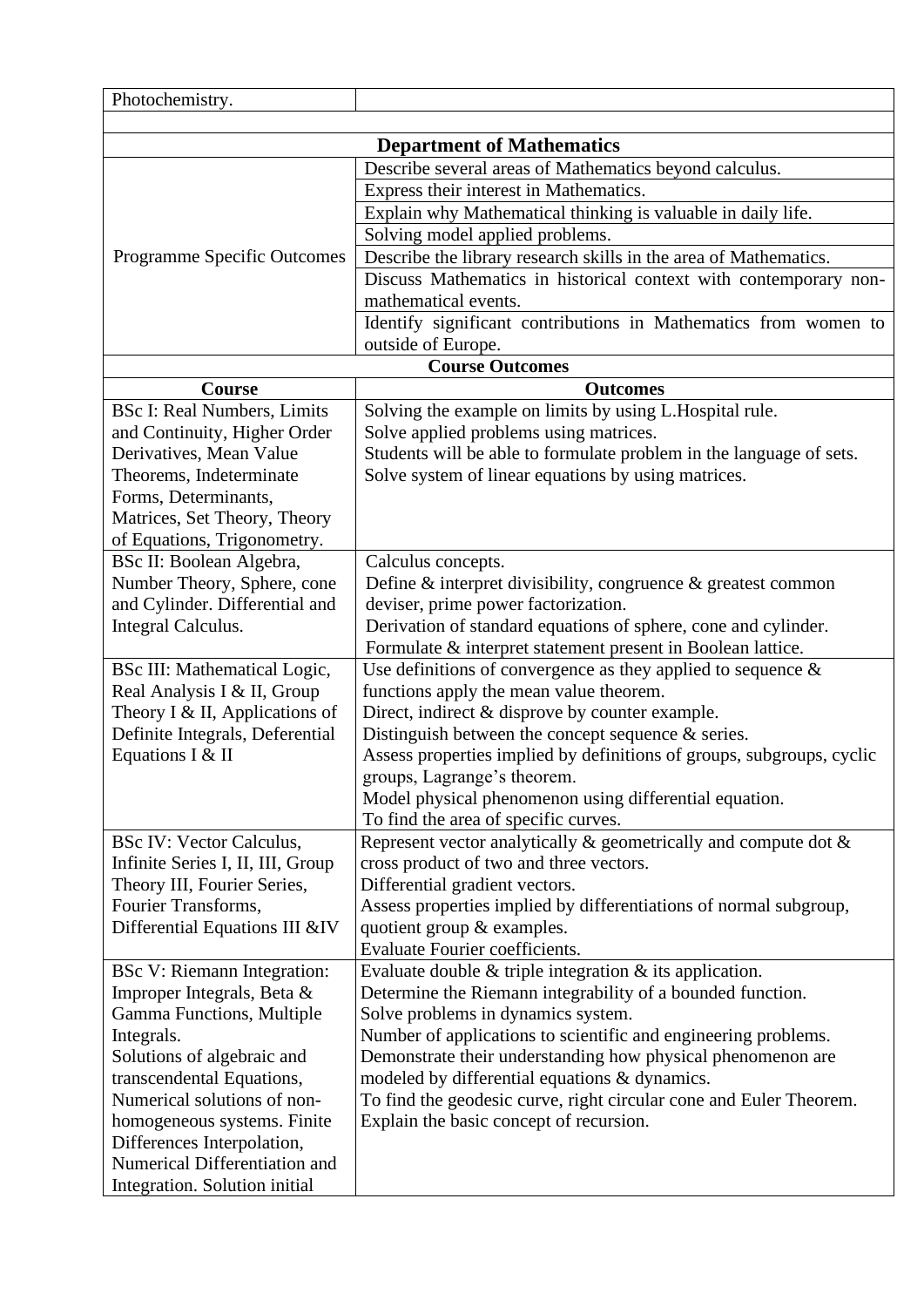| value problems, Difference<br>Equations, Kinematics, Central<br>Orbit Motion of Projectile,<br>Elastic Impact, Calculus of<br>Variations.<br><b>BSc VI: Differential</b><br>Equations, Series Solutions of<br><b>Ordinary Differential</b><br><b>Equations, Legendre Equations</b><br>and Functions. Partial<br>Differential Equations of 1st<br>Order, Linear & Non-Linear<br>PDE Complex Analysis &<br>Integration Rings & Integral<br>Domains. Topology & Laplace<br>Transforms. | Analyse I & II Order Differential Equations, Legendre Equations.<br>Real line as a complex order field. Determine the basic topological<br>properties of the subsets of the real numbers.<br>Assess properties implied by differentiations of rings isomorphism<br>homomorphism of rings. Ideal of a ring.<br>Represent a complex numbers algebraically & analytically.<br>Define $\&$ analyse limits $\&$ cty for complex valued functions.<br>Illustrate the convergence properties of power series.                                    |  |
|-------------------------------------------------------------------------------------------------------------------------------------------------------------------------------------------------------------------------------------------------------------------------------------------------------------------------------------------------------------------------------------------------------------------------------------------------------------------------------------|-------------------------------------------------------------------------------------------------------------------------------------------------------------------------------------------------------------------------------------------------------------------------------------------------------------------------------------------------------------------------------------------------------------------------------------------------------------------------------------------------------------------------------------------|--|
| <b>Department of Botany</b>                                                                                                                                                                                                                                                                                                                                                                                                                                                         |                                                                                                                                                                                                                                                                                                                                                                                                                                                                                                                                           |  |
| <b>Programme Specific Outcomes</b>                                                                                                                                                                                                                                                                                                                                                                                                                                                  | Students understand the normal $&$ anomalous secondary growth in<br>local plants.<br>Students develop skill in simple biochemical laboratory procedures.<br>Students enhance the ability $&$ thinking power about the pathogens<br>that cause disease to plants.<br>Students have developed ethical approach not to the plants &<br>conserve forest.<br>It helps the students to evaluate the performance of multiplication<br>technique & seed storage techniques.<br>Students gain the knowledge about biotechnological applications in |  |
|                                                                                                                                                                                                                                                                                                                                                                                                                                                                                     | plants for the GMO.                                                                                                                                                                                                                                                                                                                                                                                                                                                                                                                       |  |
|                                                                                                                                                                                                                                                                                                                                                                                                                                                                                     | <b>Course Outcomes</b>                                                                                                                                                                                                                                                                                                                                                                                                                                                                                                                    |  |
| Course                                                                                                                                                                                                                                                                                                                                                                                                                                                                              | <b>Outcomes</b>                                                                                                                                                                                                                                                                                                                                                                                                                                                                                                                           |  |
| <b>BSc I: Plant Anatomy and</b><br>Embryology                                                                                                                                                                                                                                                                                                                                                                                                                                       | Students are able to understand the internal structures of plants $\&$<br>developmental pattern.<br>Students are able to understand the process of pollution $\&$<br>fertilization in vascular plants.<br>Students understand the normal $\&$ anomalous secondary growth in<br>local plants.                                                                                                                                                                                                                                              |  |
| BSc II: Plant physiology and<br>Biochemistry.                                                                                                                                                                                                                                                                                                                                                                                                                                       | Students develop skill in simple biochemical laboratory procedures.<br>Students are able to understand $&$ explain the concept of Enzyme<br>activities in plant metabolism.<br>Students are able to understand the significance of biomolecules.                                                                                                                                                                                                                                                                                          |  |
| <b>BSc III: Diversity of</b><br>Cryptograms (Algae, Fungi,<br>Bryophytes, Pteridophytes,<br>Gymnosperms, Plant<br>Pathology and Paleobotany)<br><b>BSc IV: Diversity of</b>                                                                                                                                                                                                                                                                                                         | Students enhance the ability $\&$ thinking power about the pathogens<br>that cause disease to plants.<br>Students are equipped with skill related to lab & field based studies.<br>Understand the scope $\&$ importance of plant pathology.<br>Students are able to know the prevention $\&$ control measures of plant<br>disease.<br>Students are aware of economically important plants which can be                                                                                                                                    |  |
| Angiosperms their systematic,<br>Economic Botany & Medicinal                                                                                                                                                                                                                                                                                                                                                                                                                        | used in pharmaceutical industries.<br>Students develop knowledge about various highly evolved plant                                                                                                                                                                                                                                                                                                                                                                                                                                       |  |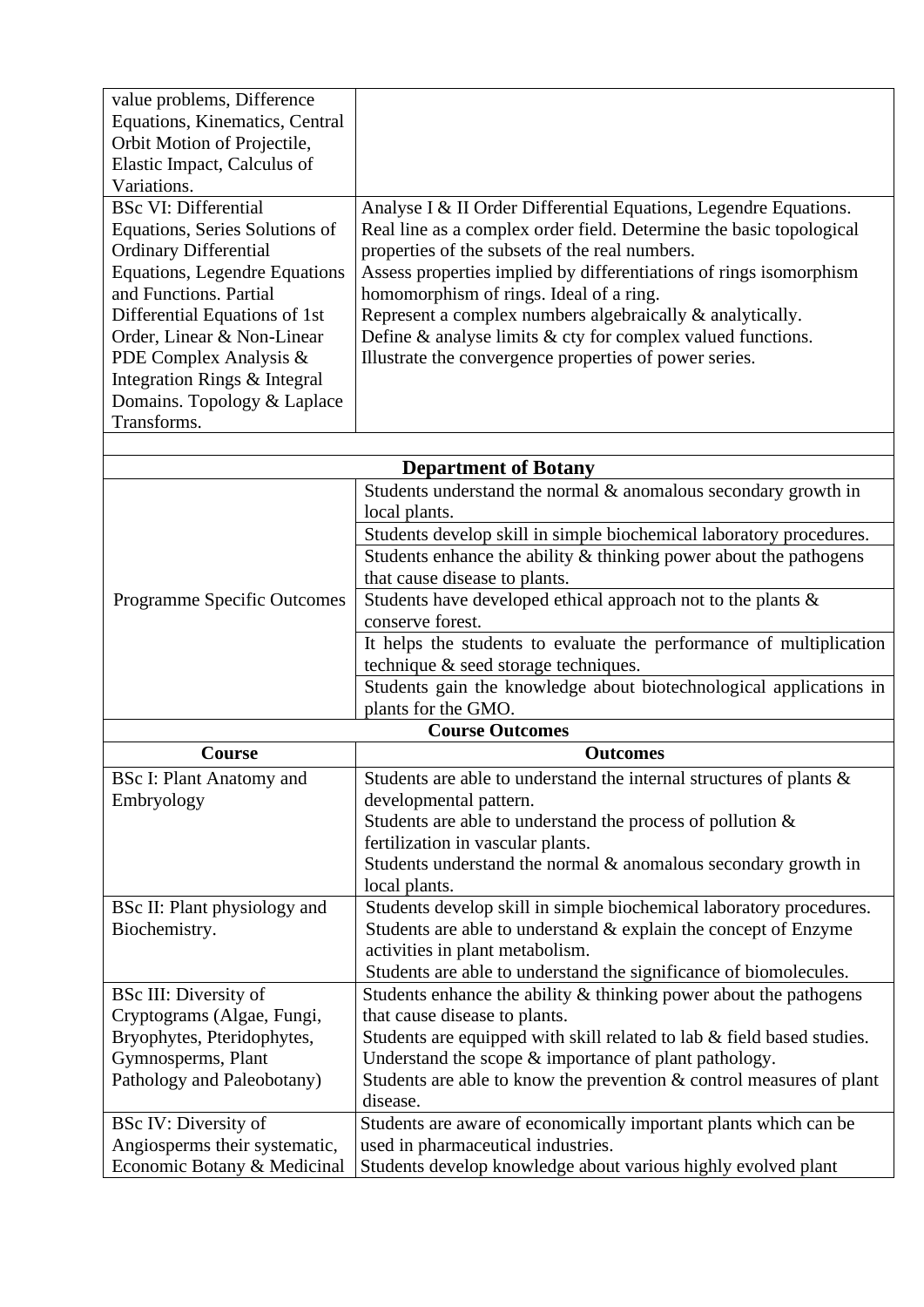| Botany.                                  | groups and their community structure.                                               |
|------------------------------------------|-------------------------------------------------------------------------------------|
| BSc V: PI-Plant breeding,                | Students have developed ethical approach not to the plants &                        |
| Tissue culture & Horticultural           | conserve forest.                                                                    |
| practices.                               | Students are able to analyse the evolution with general characteristics             |
| PII-Ecology, Environmental               | for future aspects.                                                                 |
| Biology & Phytogeography.                | It helps the students to evaluate the performance of multiplication                 |
|                                          | technique & seed storage techniques.                                                |
| BSc VI: PI-Cell biology,                 | Understand the biochemical nature of Nucleic acid their role in living              |
| Genetics & Evolution.                    | systems.                                                                            |
| PII-Molecular Biology,                   | Understand the concept of cell $&$ their activities.                                |
| Biotechnology & Immunology.              | Students gain the knowledge about biotechnological applications in                  |
|                                          | plants for the GMO.                                                                 |
|                                          |                                                                                     |
|                                          | <b>Department of Zoology</b>                                                        |
|                                          | Understand the bases of life processes in the non-chordate $\&$                     |
|                                          | recognize the economically important invertebrate fauna.                            |
|                                          | Students are able to understand the importance of immune systems.                   |
|                                          | Students are able to recognize the importance of conservation of wild               |
| <b>Programme Specific Outcomes</b>       | life.                                                                               |
|                                          | Learn the basic principles involved in the breeding of Desi breeds.                 |
|                                          | Students apply the knowledge to collect various biological data in                  |
|                                          | their future research work.                                                         |
|                                          | <b>Course Outcomes</b>                                                              |
| BSc I: Biology of Non-                   | Familiar with the non-Chordate World that surrounds us.                             |
| Chordates & Parasitology.                | Able to identify the invertebrates $\&$ classify them up to the class level         |
|                                          | with the bases gained knowledge.                                                    |
|                                          | Understand the bases of life processes in the non-chordate $\&$                     |
|                                          | recognize the economically important invertebrate fauna.                            |
|                                          | Apply the scientific methods in order to prevent disease.                           |
| BSc II: Biology on Non-                  | Familiar with the chordate world that surrounds us.                                 |
| Chordates & Comparative                  | Able to identify the vertebrates $&$ classify them up to the class level            |
| Anatomy.                                 | with the bases gained knowledge.                                                    |
| <b>BSc III: Developmental</b>            | Students are able to understand the importance of immune systems.                   |
| Biology, Animal Physiology &             | Students understand the initial development process in human.                       |
| Biochemistry.                            | To learn clinical procedures for blood $&$ urine analysis.                          |
|                                          | Students develop skill in simple biochemical laboratory procedures.                 |
| BSc IV: Cell Biology,                    | Students are able to understand the process cell division in all                    |
| Histology & Animal                       | organisms.                                                                          |
| Behaviour.                               | Students are able to understand the behavioral response in domestic                 |
|                                          | animals.                                                                            |
| BSc V: PI-Ecology,                       | Students are able to recognize the importance of conservation of wild               |
| Evolution, Paleontology,                 | life.                                                                               |
|                                          |                                                                                     |
| Zoogeography, Wild Life<br>Conservation. | Students are appreciated the contribution of the great scientist $\&$<br>motivated. |
| PII- Genetics, Biotechnology             | Students are able to distinguish classical genetics $\&$ molecular                  |
| and Biostatistics.                       | genetics.                                                                           |
|                                          |                                                                                     |
|                                          | Students apply the knowledge to collect various biological data in                  |
|                                          | their future research work.                                                         |
|                                          | Helpful to study the nearby ecosystem.                                              |
| BSc VI: PI- Appled Zoology.              | Aware about the economically important animals.                                     |
| PII- Microbiology,                       | Identify various methodology & prospective of applied branches of                   |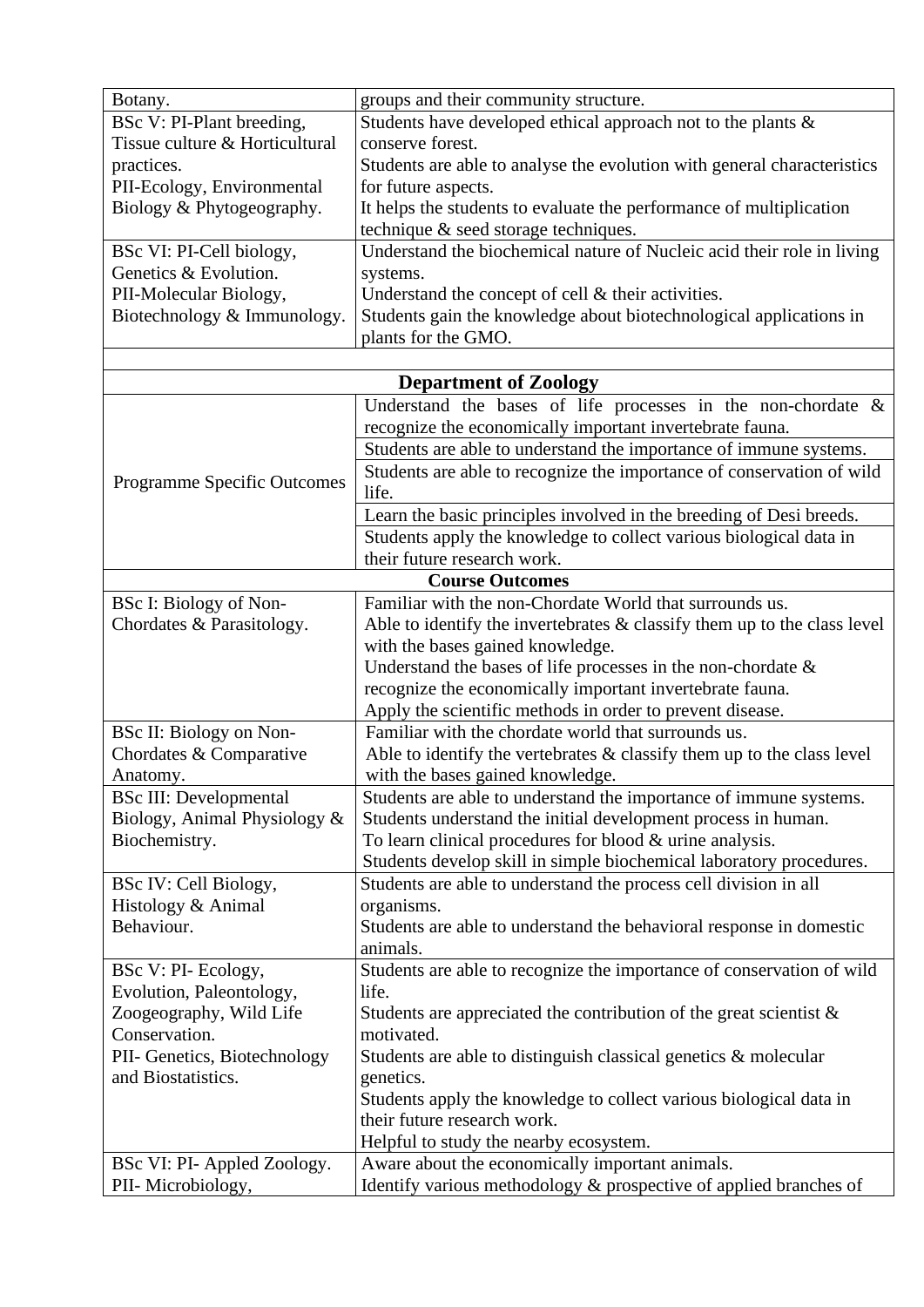| Nanotechnology, | Zoology for the possibilities of self employment.                                                 |
|-----------------|---------------------------------------------------------------------------------------------------|
|                 | Bioinformatics and Methods of Learn the basic principles involved in the breeding of Desi breeds. |
| Biology.        |                                                                                                   |
|                 |                                                                                                   |

|                                 | <b>Department of Commerce</b>                                          |
|---------------------------------|------------------------------------------------------------------------|
|                                 | Develops management skills.                                            |
|                                 | Develops entrepreneurial ability                                       |
|                                 | Develops numerical ability.                                            |
|                                 | Well familiar with business regulatory framework                       |
| Programme Outcomes              | Having basic knowledge of important business laws and basic            |
|                                 | principles of economics.                                               |
|                                 | Develops basic computer skills, programming skills and accounting      |
|                                 | information system with Tally.                                         |
|                                 | To build strong foundation of knowledge of commerce in different       |
|                                 | areas.                                                                 |
|                                 | To develop the skills of various technical uses in commerce.           |
|                                 | To develop an attitude of strong morale in staff competition.          |
|                                 | To promote students about entrepreneurial development.                 |
|                                 | To develop a strong platform of commerce activities.                   |
|                                 |                                                                        |
|                                 | To develop quality leadership in financial area.                       |
|                                 | Students will be able to demonstrate progressive learning of various   |
| Programme Specific Outcomes     | tax issues and tax forms related to individuals, students will be able |
|                                 | to demonstrate knowledge in setting up a computerized set of           |
|                                 | accounting books.                                                      |
|                                 | Students will demonstrate progressive affective domain development     |
|                                 | of values, the role of accounting in society and business.             |
|                                 | Students will learn relevant managerial accounting career skills       |
|                                 | applying both quantitative and qualitative knowledge to their future   |
|                                 | careers in business.                                                   |
|                                 | Learners will be able to do higher education (e.g. M.Com., C.A.,       |
|                                 | ICWA) and advance research in the field of commerce & finance.         |
|                                 | <b>Course Outcomes</b>                                                 |
| <b>Course</b>                   | <b>Outcomes</b>                                                        |
| <b>Financial Accounting</b>     | To provide basic knowledge about the accounting principles and         |
|                                 | procedures.                                                            |
| <b>Secretarial Practice</b>     | To enlighten the students' knowledge on companies act and              |
|                                 | secretarial practices.                                                 |
| <b>Business Economics</b>       | To understand how the business organizations work by applying          |
|                                 | economic principles in their business.                                 |
| <b>Business Environment</b>     | To provide the basic knowledge on the meaning conveyed by the          |
| <b>Marketing Management</b>     | word 'Business', understand the various forms of business and          |
|                                 | impact of various aspects on business environment.                     |
|                                 | Enable the student to understand the principles of marketing           |
|                                 | management, market segmentation Product Life Cycle, pricing,           |
|                                 | branding, etc.                                                         |
| <b>Accounting Theory</b>        | To familiarize students with various theories of accounting.           |
| <b>Retail Management</b>        | To familiarize students with the decision involved in running a retail |
|                                 | firm and the concepts and principles for making those decisions.       |
| <b>Banking Law and Practice</b> | To enlighten the students' knowledge on Banking Regulation Acts.       |
|                                 | After the successful completion of the course the student should have  |
|                                 |                                                                        |